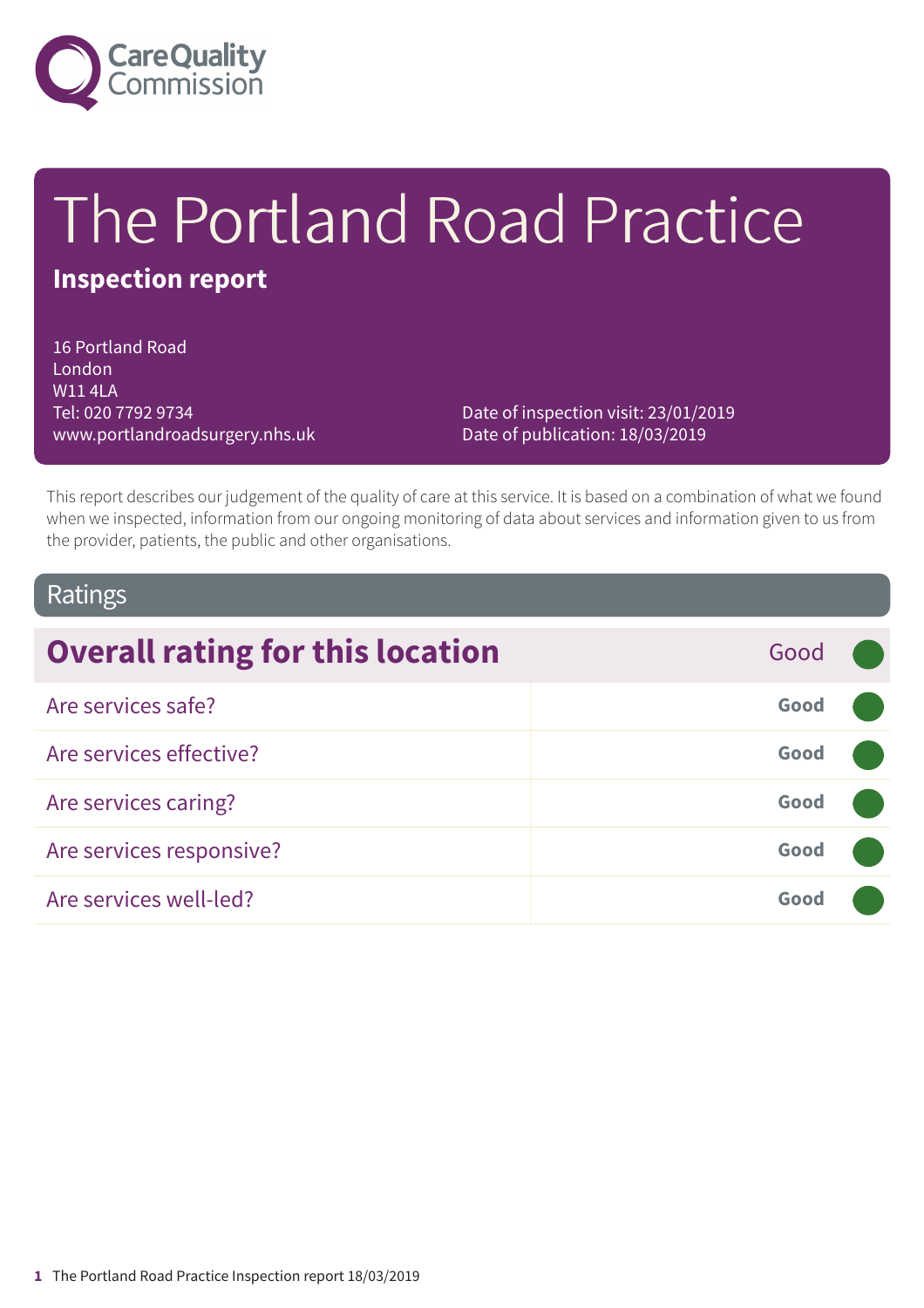# Overall summary

We carried out an announced comprehensive inspection at The Portland Road Practice on 23 January 2019 as part of our inspection programme.

We based our judgement of the quality of care at this service on a combination of:

- what we found when we inspected
- information from our ongoing monitoring of data about services and
- information from the provider, patients, the public and other organisations.

#### **We have rated this practice as good overall and good for all population groups.**

We found that:

- The practice provided care in a way that kept patients safe and protected them from avoidable harm.
- Patients received effective care and treatment that met their needs.
- Staff dealt with patients with kindness and respect and involved them in decisions about their care.
- The practice organised and delivered services to meet patients' needs. Patients could access care and treatment in a timely way.
- The practice worked in collaboration with other health and social care professionals to support patients' needs and provided a multidisciplinary approach to their care and treatment.
- The practice provided appropriate support for end of life care and patients and their carers received good emotional support.
- The way the practice was led and managed promoted the delivery of high-quality, person-centre care.
- There was an open culture and staff felt supported in their roles, however not all staff had received annual appraisals.

Whilst we found no breaches of regulations, the provider **should**:

- Review the system for undertaking annual appraisals for staff.
- Review the system for undertaking and recording weekly fire alarm checks.
- Continue to review systems to monitor and improve the uptake for childhood immunisations.
- Continue to review systems to monitor and improve the uptake for cervical cytology.

#### **Details of our findings and the evidence supporting our ratings are set out in the evidence tables.**

**Professor Steve Field** CBE FRCP FFPH FRCGP Chief Inspector of General Practice